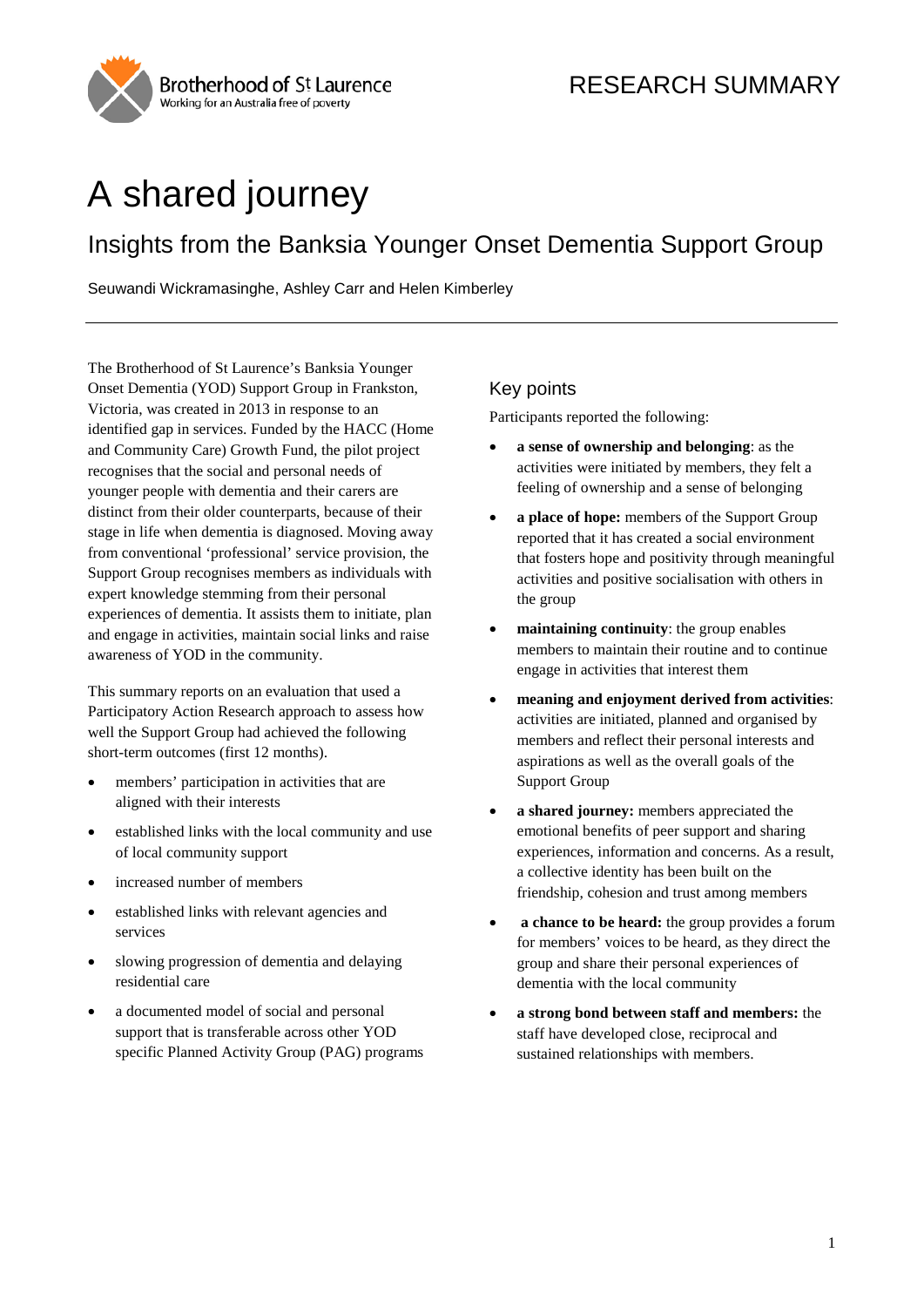## **Background**

The term 'younger onset dementia' is used to describe any form of dementia that occurs in a person under the age of 65 years. In 2011, an estimated 24,700 Australians under the age of 65 were living with dementia (Standing Committee on Health & Ageing 2012). With the ageing of the population, this cohort is likely to grow in the future, with wider implications for research, policy and for services in the socioeconomic and healthcare landscape.

Many people with younger onset dementia are likely to be in the workforce when they notice the early signs of dementia, which may lead to forced retirement and decline or loss of income (Chaston 2010). They are also more likely to have multiple roles within the family (carer, spouse/partner, sibling) and to experience feelings of loss, neglect, marginalisation and feelings of social isolation (Harris 2002). Despite these challenges, most available services are designed for older adults, and are located in the aged care sector (Alzheimer's Australia 2007). Access to appropriate care and support is extremely limited for younger persons (Alzheimer's Australia 2013).

## The program

The YOD Support Group comprises people diagnosed with dementia who are aged under 65 and live in the City of Frankston or the Mornington Peninsula Shire. At the time this evaluation was conducted there were eight members whose ages ranged from 55 to 65 years and who were in early to 'early late' stages of dementia.

The Support Group model is founded on three key service delivery approaches. Firstly, the Capability Approach articulated by a Nobel Prize winning economist Amartya Sen focuses on capabilities, which are the opportunities a person has to live a life they value. Secondly, the concept of co-production requires active involvement and decision-making by the service user (Needham 2009). Thirdly, the HACC Active Service Model involves service providers working together with service users to provide holistic care and support to maximise autonomy so the person can continue living in the community (Victorian Department of Health).

The group meets once a week from 9 am to 3 pm at Brotherhood's Banksia Day and Respite Centre. The members are supported by two part-time group facilitators who work with other dementia services at the Banksia Centre and in the community. The YOD Support Group is part of a suite of dementia programs, overseen by a coordinator.

A set of pictorial 'Who am I?' cards, designed by one of the group facilitators, is used to prompt members to identify their personal interests and skills. Members then choose and plan activities by group consensus. On-site activities or outings have included gardening, producing a short movie about YOD (the DVD project), painting and fishing. Additionally, group facilitators work with members directly to support their personal goals.

## The research

Our literature scan on YOD revealed a poor evidence base capturing the subjective experiences of people with YOD. Furthermore, the voices of these people have been neglected in research, policy reviews and submissions. Recognising the importance and value of involving persons with YOD, this evaluation used a Participatory Action Research approach to enable members to discuss and develop a program logic framework for the evaluation together with group facilitators, the program coordinator, senior manager and researchers. This evaluation includes feedback from four members, of whom three had been with the Support Group for over six months. It captures the experiences and the impact of the Support Group on members and carers, as well as staff.

During the year, two rounds of interviews were conducted with participants to track developments. The AAV YOD Key Worker was also interviewed about the current YOD service system in Victoria and her observations of the YOD Support Group. A short survey was conducted with members to explore the opportunities that they have to maintain their capabilities and their level of enjoyment with the YOD Support Group. Members were asked about their health, level of control in life, opportunities to help others and level of social interaction.

## Research findings

All four members who were interviewed expressed their satisfaction with the freedom and choice that they had been offered to initiate and develop projects within the group. They explained that the difference between the Banksia YOD Support Group and other programs was that the activities in the group had meaning because they were aligned with the personal interests and collective goals of members.

#### **A sense of ownership and belonging**

Members claimed the YOD Support Group as a space to call their own. This sense of ownership is reinforced through the projects that members direct, such as creating a garden at the Banksia Centre with flower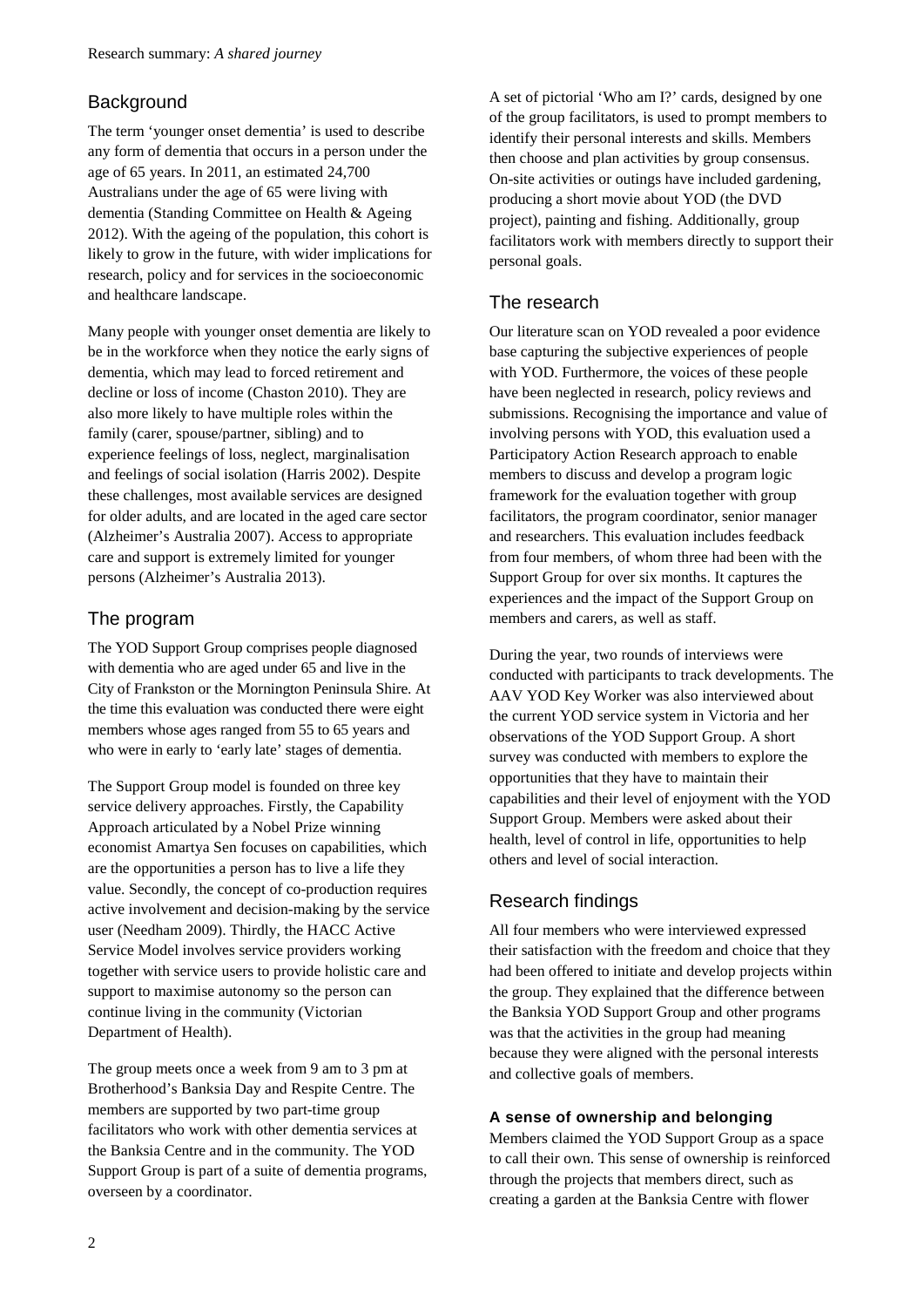beds, a water fountain and vegetables that are used in the kitchen. One member, when asked about that project, said:

We go out, we go to different places and we source you know the right sort of materials to put in the dirt, get it right, make it flourish. (Richard<sup>[1](#page-0-0)</sup>, 62 years)

This sense of ownership was underlined by a staff member:

[A member] organised his trailer to bring, get the water feature over here. So that was all done within the group. And the water feature actually turned out to be a recycled … baptismal font from a church. So they actually then also spoke to the minister to ask if they could use this baptismal font ... then they told the minister about the group and what they are trying to do. (Staff member)

Members have developed links with the local Masters hardware store, a local church and the Mount Eliza Secondary College. As a result, members continue to receive donations and discounted goods for their projects. Through these activities, the Support Group has enabled members to increase and exchange their social capital with the local community.

Activities which members were involved in also extended outside the group as reported by Carol, a carer and spouse:

He had some seeds at home and because he hasn't really got time to do them here, he's made like a little lean-to with the help of my son-in-law and put them in some soil and got them starting and growing to be able to bring them here.

#### **A place of hope**

A recurrent theme was that the group brought hope:

I think that hope that burns so brightly at the core of the group, it's almost like this flame, if you would like to say, of inspiration and we are here, we are together and we are, you know, going to make it, we are going to learn what it's like together. (Staff member B)

Hope among members takes many forms: hope about delaying progression of the condition, hope about maintaining autonomy and personal dignity, and hope for the future. Members are optimistic that being involved in activities through the YOD Support Group is beneficial for their mental wellbeing.

The determination to remain hopeful is evident from the visit by Christine Bryden, initiated by the group

members after having watched a documentary on national television. Diagnosed with dementia around twenty years ago, Christine has become an ardent advocate for people with younger onset dementia. Her experience illustrated the potential to live well despite dementia and her visit inspired the Support Group members to believe that 'if she can do it, we can do it'. As one member explained, the group made him more positive about things and 'accepting that I have got the condition but also learning that I can still do things'. Although previously he associated dementia with 'people who had lost it', he knows now that 'it is not the end of the world to have dementia'.

#### **Maintaining continuity**

A diagnosis of dementia can have a significant impact on a person's life. A person with dementia undergoes constant changes in cognitive and physical functions, which cause difficulties at the personal, social and emotional level. For members, continuity stems from having a routine and having a space where they can be who they are and pursue their own interests and activities. As a result, activities and outings undertaken in the group promote a continuation of self. Tom, for example, is outgoing, enjoys cracking a joke and being around people. As he explained:

I've never been one of those people [who] walk in to a party and drinks and sits there in a corner. I talk to people. (Tom, 61 years)

His wife added that Tom had always been very fit and very active. After being diagnosed with dementia, she recalled how 'it is his whole life that's changed'. Tom remembered his early days after diagnosis as suddenly aimless:

I [used to] get up one day, what am I going to do today? I couldn't do anything. You get out of bed, you have a shower, put a pair of shorts on, sit outside in the shade. That was it. Apart from when she took me to the doctors or the hospital, I sat there in that unit 24/7.

#### Of the YOD Support Group, Tom said:

It works. It makes it more like I'm going to work again.

#### **Meaning and enjoyment derived from activities**

Reinforcing members' sense of autonomy, the staff encourage each person to make decisions, initiate and organise activities—which the members have been happy to do. As a result, activities in the group have multiple dimensions. Stimulating activities such as gardening and the DVD project have enabled members

<sup>&</sup>lt;sup>1</sup> Names used in this report are not members' real names.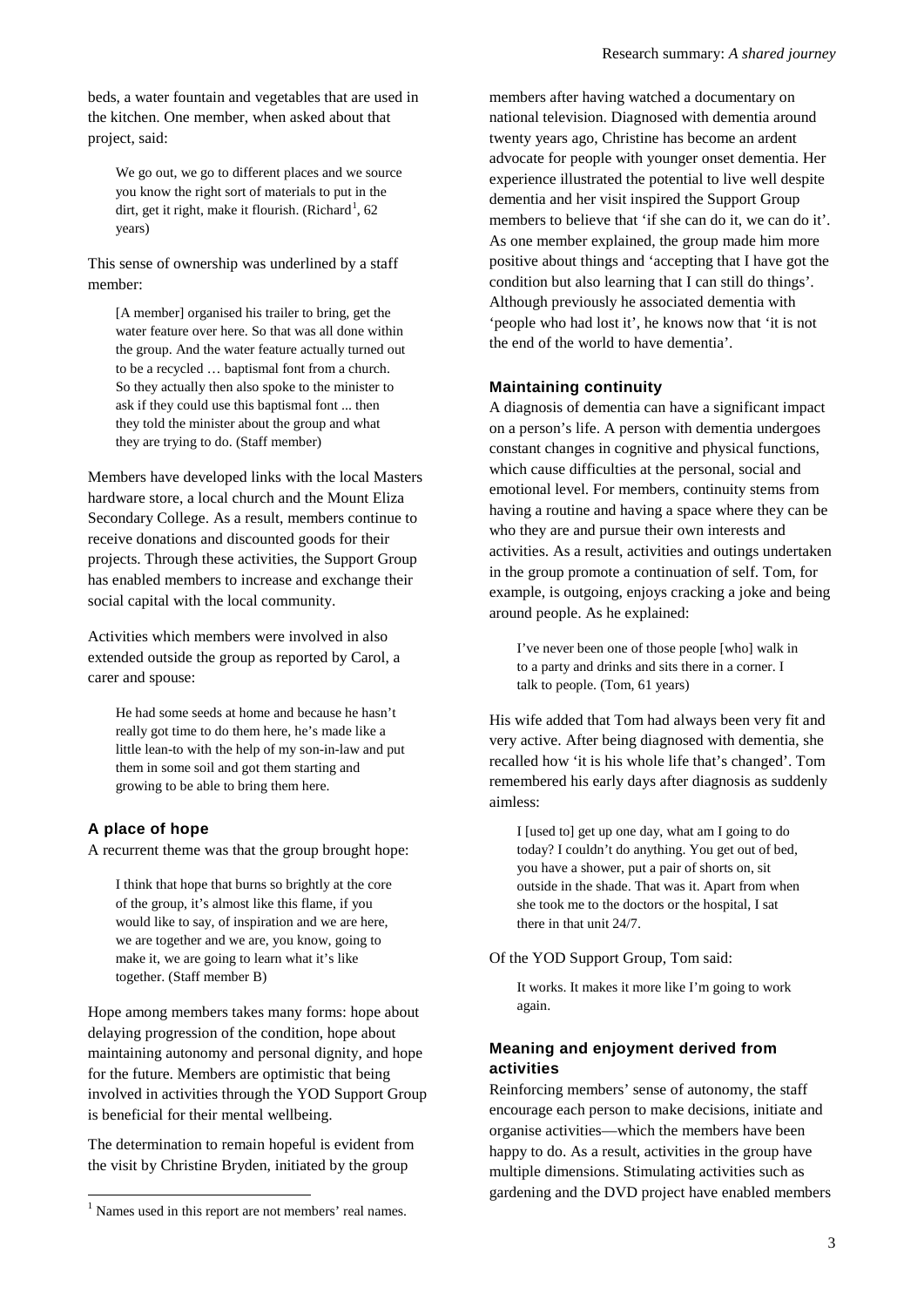to maintain existing skills, exchange knowledge and/or discover new skills and interests with guidance by staff. As one staff member commented:

[The group] unfolds very nicely each week and keeps them tuned by stretching their capacity and their abilities. (Staff member A)

The activities also match personal interests:

Coming here I could put some of the good things out of my childhood like doing the garden. I used to do the gardening to help my father as a child. (Tom)

The garden project has also brought back good memories for Frank (56 years), who recalled: 'Me cousin and I used to do the gardening together'.

For others, the group offered the opportunity to engage in activities that they would otherwise not have pursued, such as painting and making a DVD:

That's what I have found with the Support Group. It's a place that I can go to where there was activity and do things I normally don't do on my own. (Richard)

At the collective level, activities present opportunities for members to make a positive contribution to others. A sense of enjoyment achieved through activities is evident in the sign that members prepared on the door that leads to the garden:

Please come out and enjoy our lovely garden.

This is further reflected in the comment made by one member about the garden:

The satisfaction of what we've created here as to what it was ... nicer when people start appreciating it. (Tom)

The short movie that members are producing has offered the chance to share their personal experiences of dementia with the community, while fostering empathy and hope for others living with YOD. Members are encouraged to steer the future direction of the group in a way that their goals and aspirations can be fulfilled.

#### **Strong bond between support staff and members**

An interesting feature of the YOD Support Group is the strong bonds that have developed between staff and members. One member described their relationship with staff as:

There is no us and them. (John, 64 years)

Taking on a facilitative role, the staff have ensured that members have the freedom to choose activities and outings. As one of them explained:

I don't tend to make decisions about what goes on during the day without chatting with the guys first and taking their opinions. (Staff member A)

This is reflected in the words of a member

They are just a guidance about what we need to do. It is more along the lines of how we are. What sort of things do you think you would like to do? They open the channels for discussion and thinking things through. (Richard)

#### **A shared journey in a supportive environment**

Although not initially anticipated by staff, the YOD Support Group has evolved into a place where mutual support, information and experiences are often exchanged informally. As a result, members have assumed a collective identity which has flourished 'organically':

One time in your life you really need people, when you get a diagnosis of dementia ... but you are also with other people who are exactly in the same situation as yourself. The only difference between them and me is that they have partners. (Richard)

Friendships, cohesion and trust have helped to create a social environment that is safe, supportive, inclusive and enabling for all members.

Everyone seems to have that sort of trust. OK we are all in it together. (Tom)

Being a small group, we all get along quite well. I've noticed that the group as a group tend to be very supportive. If you are wandering around the road a little bit and not quite sure what's going on, someone in that group will find you and bring you back. It seems to work that way. (John)

Members appreciated the emotional benefits of peer support, sharing experiences and concerns, giving and receiving advice and learning about dementia. They have become interdependent, brought together by a common challenge.

As one member explained:

Having other people you can talk to and share like experiences where you can't with anyone in society. It has to be someone like yourself and that has been very, very important for me and I hope for them as well. (Richard)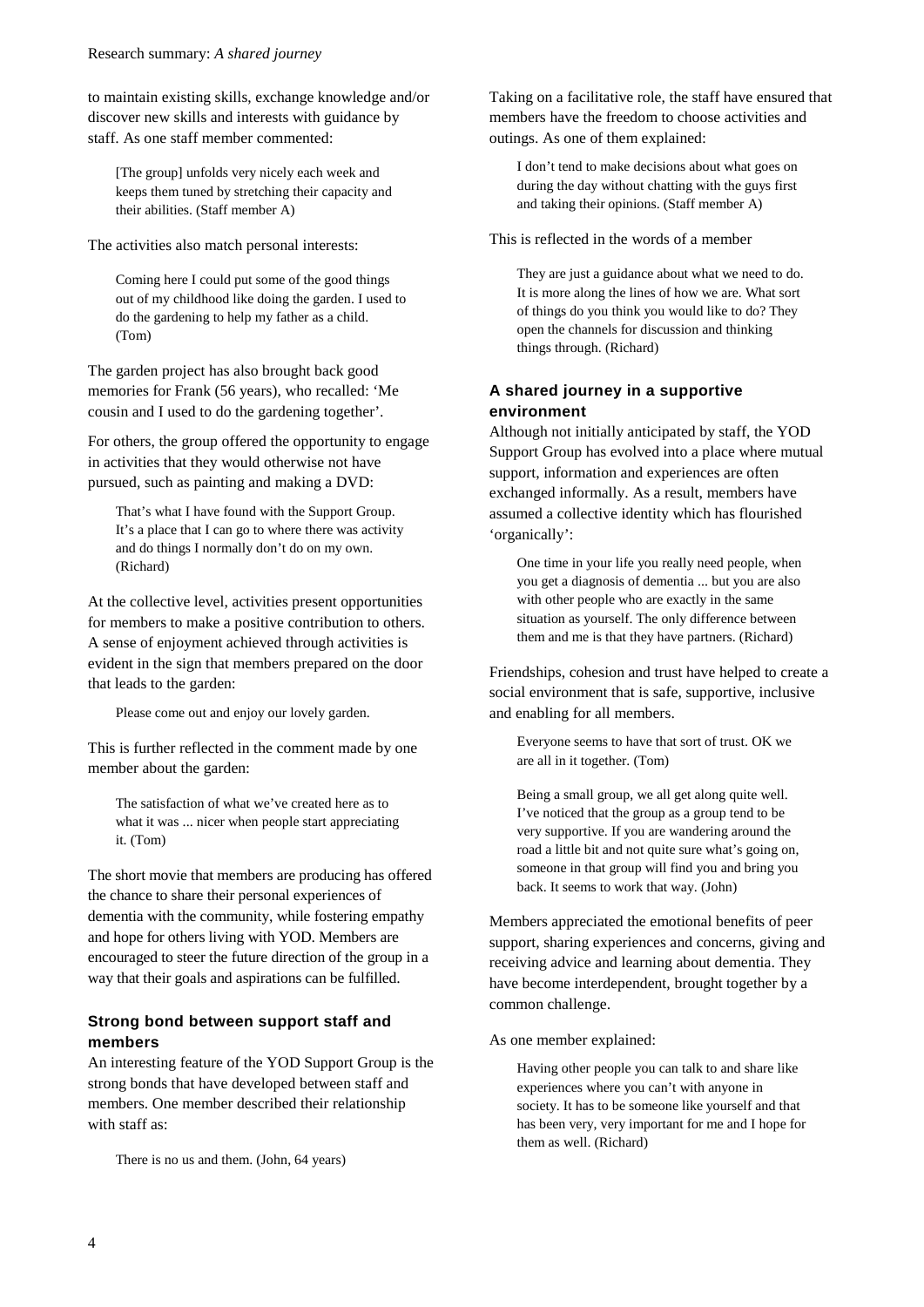#### **A chance to be heard**

Giving persons with dementia a voice is critical (van Genipp et al. 2014) and the YOD Support Group offers members the opportunity to exchange their life stories and their experiences of dementia with staff and with each other. It also enables members to play an educative role in the wider community. In this respect, interacting with students at Mount Eliza Secondary College has been valuable as the members are collaborating with students to produce a short movie about their personal experiences of dementia.

Even now the small interaction we have had with the kids, they have a far better understanding of dementia ... and if we can do that with the students, I think we have achieved an awful lot. They get an understanding, they talk to the parents ... so it sort of blends over. (John)

Members are also acknowledged as individuals who have important insights to offer in shaping the YOD Support Group.

> The main thing I get from here is that everybody listens to everybody. (Tom)

#### **Discussion**

There have been several services locally and internationally that are similar to the BSL YOD Support Group model. For example, Melbourne City Mission (MCM) Clubhouse for people living with an Acquired Brain Injury and People Relying on People (PROP) in South Yorkshire, England, resemble the BSL YOD model in that they encourage the active involvement of members in the design and development of the group while supporting them to fulfil their social needs and interests.

A hallmark of the BSL group is the readiness of staff to incorporate member input to the model. The Support Group mobilises the human and social capital of its members to promote shared learning between members and staff, which in turn leads to consumer empowerment. This has yielded positive outcomes such as close, reciprocal and sustained relationships built on trust and mutual support between staff and members and also between members themselves. Although strong relationships between members and staff have contributed to the group's success, it remains uncertain how the group will be affected by changes of members or facilitators.

The BSL YOD Support Group highlights the benefits of working with service users and their carers in partnership to understand and address their support needs and aspirations with the goal of supporting individuals to live fulfilling lives. It further reveals the

need to shift from traditional service provision by recognising service users as individuals with expertise and assets.

During the interviews, members made several suggestions for enhancements:

- allow more time for members and group facilitators to plan and prepare for potential projects and activities
- include timelines for projects
- allocate a regular time each week to discuss with group facilitators private concerns related to dementia
- support members to plan and respond to changes related to dementia. It was suggested that a project on 'How to deal with the future' would encourage members to discuss and assemble information and resources.

A carer suggested that introducing an extra day would add to the benefits for members.

Through the evaluation, a number of opportunities were identified for further development of the YOD Support Group:

- re-thinking the eligibility criteria. Despite the fact that the Support Group is for persons with dementia under the age of 65 years, there has been an ongoing discussion among members and staff about whether the group should be based on age or stage of dementia
- reviewing whether the group has the capacity to support the personal, social and functional needs of current members in the advanced stages of the condition
- considering how BSL might be able to respond to people in the more advanced stages of younger onset dementia
- supporting both members and their carers through the progression of dementia
- exploring how to reflect the experience, opinions and the voices of Brotherhood's YOD members who are in the advanced stages of dementia
- exploring how the group could collaborate with other YOD services to complement existing services.